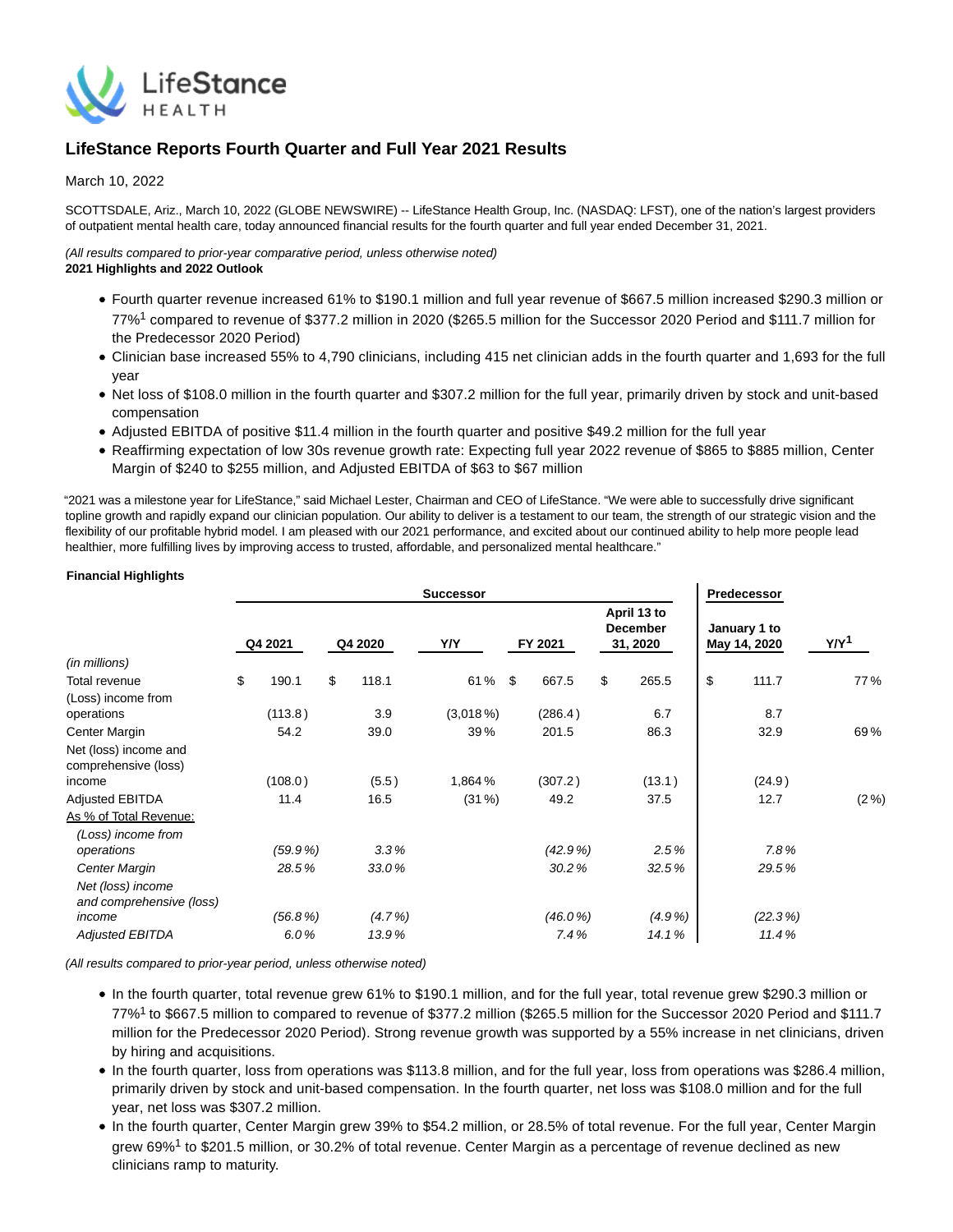• In the fourth quarter, Adjusted EBITDA declined 31% to \$11.4 million, or 6.0% of total revenue. For the full year, Adjusted EBITDA declined 2%<sup>1</sup> to \$49.2 million, or 7.4% of total revenue. Adjusted EBITDA as a percentage of revenue declined due to the decrease in Center Margin as well as planned investments in growth initiatives and public company infrastructure.

## **Strategy and Key Developments**

In 2021, LifeStance took the following actions to support the Company's strategy to expand into new markets, build market density and offer a technology-enabled experience for our patients and clinicians including:

- Drove 55% year-over-year growth in the clinician base to 4,790 with the addition of 415 net clinicians in the quarter and 1,693 net clinicians for the full year, demonstrating that the company's value proposition is resonating
- Continued to enhance the clinician value proposition, including creating an ownership mentality by including clinicians in the company's employee long-term incentive program, which was announced in the fourth quarter
- Expanded into Rhode Island in the fourth quarter, the company's sixth new state during 2021. LifeStance now serves 32 states nationwide as the company continues to expand its virtual and in-person presence nationwide
- Completed seven acquisitions in the fourth quarter and 24 for the full year, bringing the total since inception to 77 as the company continues to expand into new markets, build market density and grow its clinician base
- Opened 14 de novo centers in the fourth quarter and 106 for the full year; achieved milestone of opening 200th de novo location, bringing total centers to approximately 500, further strengthening the company's first-mover advantage; introduced enhanced spatial design for new de novo locations
- Completed initial public offering on the Nasdaq Global Select Market on June 10, 2021
- Strengthened management team by hiring J. Michael Bruff as Chief Financial Officer and Felicia Gorcyca as Chief People Officer and made investments in the team including digital, human resources, finance, and other corporate functions to scale the organization
- Appointed a new independent director, Seema Verma, to the company's Board of Directors; Verma is a leading national health policy expert with over two decades of experience in the healthcare industry, having most recently served as administrator for the Centers for Medicare & Medicaid Services
- Certified by Great Place to Work®, the global authority on workplace culture, employee experience and leadership behaviors proven to deliver market-leading revenue, employee retention and increased innovation
- Established the LifeStance Health Foundation with an initial endowment of \$10.0 million; awarded over \$400,000 to national and regional nonprofit organizations, including The Mental Health Coalition to help end the stigma around mental health conditions and the U.S. Olympic & Paralympic Foundation in support of athletes' mental health

## **Balance Sheet, Cash Flow and Capital Allocation**

LifeStance provided \$9.4 million cash flow from operations during 2021, which included IPO-related payments and interest payments on long-term debt.

The company ended the fourth quarter with cash of \$148.0 million, net long-term debt of \$157.4 million and full availability of its \$20.0 million revolving credit facility.

## **2022 Guidance**

LifeStance is reiterating its preliminary outlook for 2022 revenue growth rate in the low 30s and Adjusted EBITDA dollar growth rate on pace with, or slightly greater than, revenue. The company expects full year revenue of \$865 to \$885 million, Center Margin of \$240 to \$255 million, and Adjusted EBITDA of \$63 to \$67 million.

For the first quarter of 2022, the company expects total revenue of \$195 to \$200 million, Center Margin of \$50 to \$54 million, and Adjusted EBITDA of \$7 to \$10 million. This reflects an estimated revenue impact from Omicron in the range of \$3 to \$7 million in the first quarter.

"Our 2022 guidance reflects our continued confidence in our ability to execute on our profitable growth strategy, significantly expand our clinician population, and deliver best-in-class outpatient mental health services," said Lester. "Our unique hybrid model provides competitive advantages in meeting patient and clinician needs, as well as operational flexibility. While we believe the long-term mix of virtual versus in-person visits will be around 50/50, our mix of telehealth visits is currently over 80%. Therefore, we plan to strategically moderate our de novo center openings in the second half of 2022 to improve profitability. We expect to open 80 to 90 de novo centers this year, compared to over 100 last year. Given the flexibility of our hybrid model, we can flex the pace of physical location expansion based on current and projected patient and clinician demand for in-person visits, while continuing to aggressively grow our total clinician base, which is the primary driver of revenue growth. LifeStance is uniquely positioned to support patients both in-person and virtually, and we believe that this is a significant advantage for our patients, for our clinicians and for our shareholders."

## **Footnotes:**

(1) Reflects a year-over-year comparison to the same period in the prior year which includes the summation of the Predecessor Period January 1, 2020 to May 14, 2020 and Successor Period of April 13 to December 31, 2020. This is not intended to be a substitute for financial reporting periods presented in accordance with GAAP. For the period from April 13, 2020 through May 14, 2020, the operations of LifeStance TopCo, L.P. (Successor) were limited to those incident to its formation and the acquisition of LifeStance Health, LLC by affiliates of TPG Inc., which were not significant. Earnings from April 13 to May 14 were reflected in the Predecessor 2020 Period.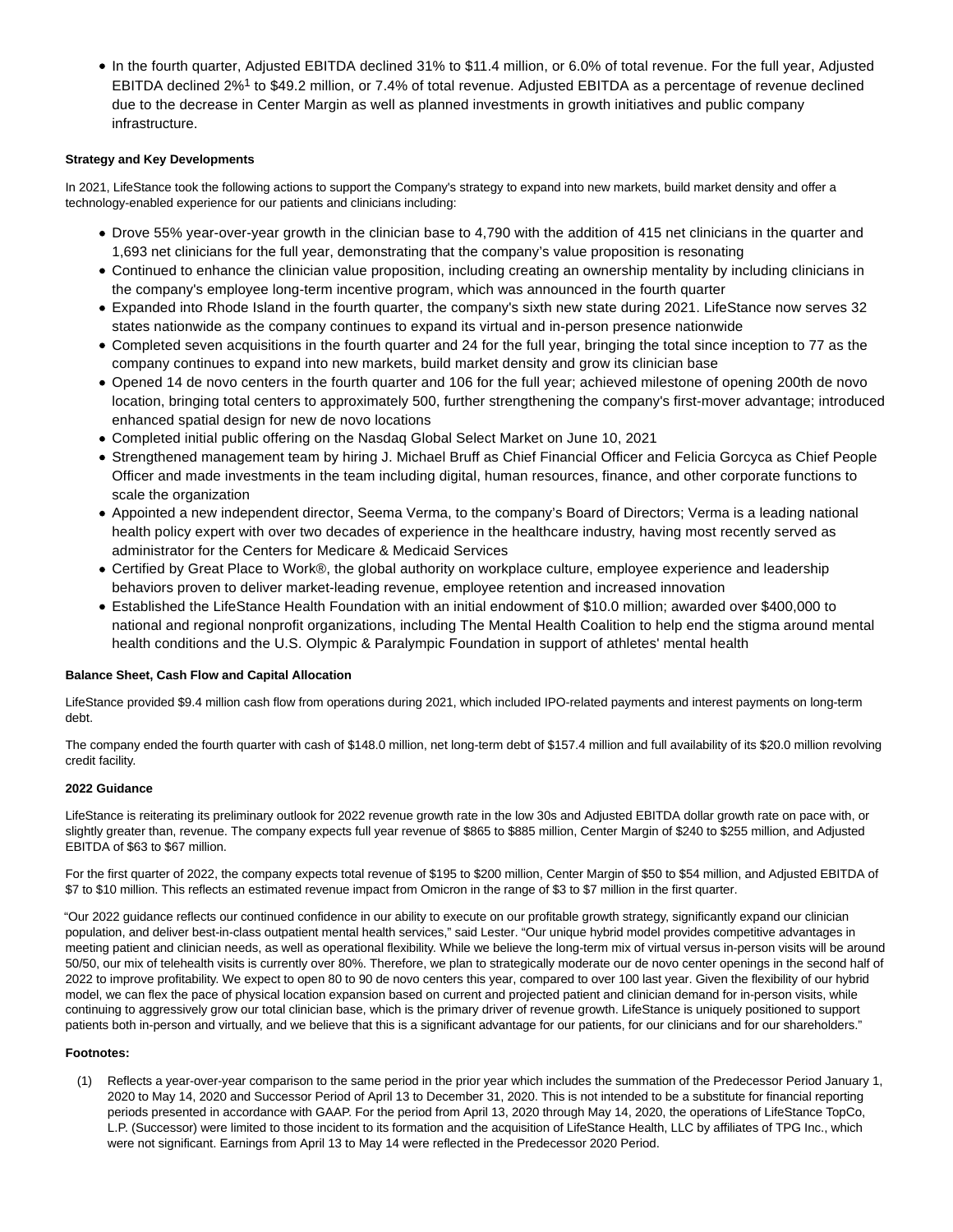#### **Conference Call, Webcast Information, and Presentations**

LifeStance will hold a conference call today, March 10, at 4:30 p.m. Eastern Time to discuss fourth quarter and full year 2021 results. Investors who wish to participate in the call should dial 1-888-660-0230, domestically, or 1-409-217-8218, internationally, approximately 10 minutes before the call begins and provide conference ID number 7577495 or ask to be joined into the LifeStance call. A real-time audio webcast can be accessed via the Events and Presentations section of the LifeStance Investor Relations website (https://investor.lifestance.com), where related materials will be posted prior to the conference call.

#### **About LifeStance Health Group, Inc.**

Founded in 2017, LifeStance (NASDAQ: LFST) is reimagining mental health. We are one of the nation's largest providers of virtual and in-person outpatient mental health care for children, adolescents and adults experiencing a variety of mental health conditions. Our mission is to help people lead healthier, more fulfilling lives by improving access to trusted, affordable, and personalized mental healthcare. LifeStance employs approximately 4,800 psychiatrists, advanced practice nurses, psychologists and therapists and operates across 32 states and approximately 500 centers. To learn more, please visit [www.LifeStance.com.](https://www.globenewswire.com/Tracker?data=jEYfeJgF6RduWmWbQL68KvzlHYF3tkzCuAjG7bWwRiiC_hKG--T6DzSaSO2aDDm2Pp_t9Eu_ENUnmvvF3PhPRaFDiHM-AmQu6UIgUGGOBp4=)

We routinely post information that may be important to investors on the "Investor Relations" section of our website at investor.lifestance.com. We encourage investors and potential investors to consult our website regularly for important information about us.

#### **Forward-Looking Statements**

Statements in this press release and on the related teleconference that express a belief, expectation or intention, as well as those that are not historical fact, are forward-looking statements. These statements include, but are not limited to full-year and first-quarter guidance, statements about the company's financial position; business plans and objectives; general economic and industry trends; operating results; and working capital and liquidity and other statements contained in this presentation that are not historical facts. When used in this press release and on the related teleconference, words such as "may," "will," "should," "could," "intend," "potential," "continue," "anticipate," "believe," "estimate," "expect," "plan," "target," "predict," "project," "seek" and similar expressions as they relate to us are intended to identify forward-looking statements. They involve a number of risks and uncertainties that may cause actual events and results to differ materially from such forward-looking statements. These risks and uncertainties include, but are not limited to: we may not grow at the rates we historically have achieved or at all, even if our key metrics may imply future growth, including if we are unable to successfully execute on our growth initiatives and business strategies; if we fail to manage our growth effectively, our expenses could increase more than expected, our revenue may not increase proportionally or at all, and we may be unable to execute on our business strategy; our ability to recruit new clinicians and retain existing clinicians; if reimbursement rates paid by third-party payors are reduced or if third-party payors otherwise restrain our ability to obtain or deliver care to patients, our business could be harmed; we conduct business in a heavily regulated industry and if we fail to comply with these laws and government regulations, we could incur penalties or be required to make significant changes to our operations or experience adverse publicity, which could have a material adverse effect on our business, results of operations and financial condition; we are dependent on our relationships with affiliated practices, which we do not own, to provide health care services, and our business would be harmed if those relationships were disrupted or if our arrangements with these entities became subject to legal challenges; we operate in a competitive industry, and if we are not able to compete effectively, our business, results of operations and financial condition would be harmed; the impact of health care reform legislation and other changes in the healthcare industry and in health care spending on us is currently unknown, but may harm our business; if our or our vendors' security measures fail or are breached and unauthorized access to our employees', patients' or partners' data is obtained, our systems may be perceived as insecure, we may incur significant liabilities, including through private litigation or regulatory action, our reputation may be harmed, and we could lose patients and partners; our business depends on our ability to effectively invest in, implement improvements to and properly maintain the uninterrupted operation and data integrity of our information technology and other business systems; our existing indebtedness could adversely affect our business and growth prospects; and other risks and uncertainties set forth under "Risk Factors" included in the reports we have filed or will file with the Securities and Exchange Commission, including our Annual Report on Form 10-K for the year ended December 31, 2021. LifeStance does not undertake to update any forward-looking statements made in this press release to reflect any change in management's expectations or any change in the assumptions or circumstances on which such statements are based, except as otherwise required by law.

#### **Non-GAAP Financial Information**

This press release contains certain non-GAAP financial measures, including Center Margin, Adjusted EBITDA, and Adjusted EBITDA margin. Tables showing the reconciliation of these non-GAAP financial measures to the comparable GAAP measures are included at the end of this release. Management believes these non-GAAP financial measures are useful in evaluating the company's operating performance, and may be helpful to securities analysts, institutional investors and other interested parties in understanding the company's operating performance and prospects. These non-GAAP financial measures, as calculated, may not be comparable to companies in other industries or within the same industry with similarly titled measures of performance. Therefore, the company's non-GAAP financial measures should be considered in addition to, not as a substitute for, or in isolation from, measures prepared in accordance with GAAP, such as net income (loss) or income (loss) from operations.

Center Margin and Adjusted EBITDA anticipated for the first quarter of 2022 and full year 2022 are calculated in a manner consistent with the historical presentation of these measures at the end of this release. Reconciliation for the forward-looking first quarter of 2022 and full year 2022 Center Margin and Adjusted EBITDA guidance is not being provided, as LifeStance does not currently have sufficient data to accurately estimate the variables and individual adjustments for such reconciliation. As such, LifeStance management cannot estimate on a forward-looking basis without unreasonable effort the impact these variables and individual adjustments will have on its reported results.

Management acknowledges that there are many items that impact a company's reported results and the adjustments reflected in these non-GAAP measures are not intended to present all items that may have impacted these results.

> Consolidated Financial Information and Reconciliations **CONSOLIDATED BALANCE SHEETS (In thousands, except for par value)**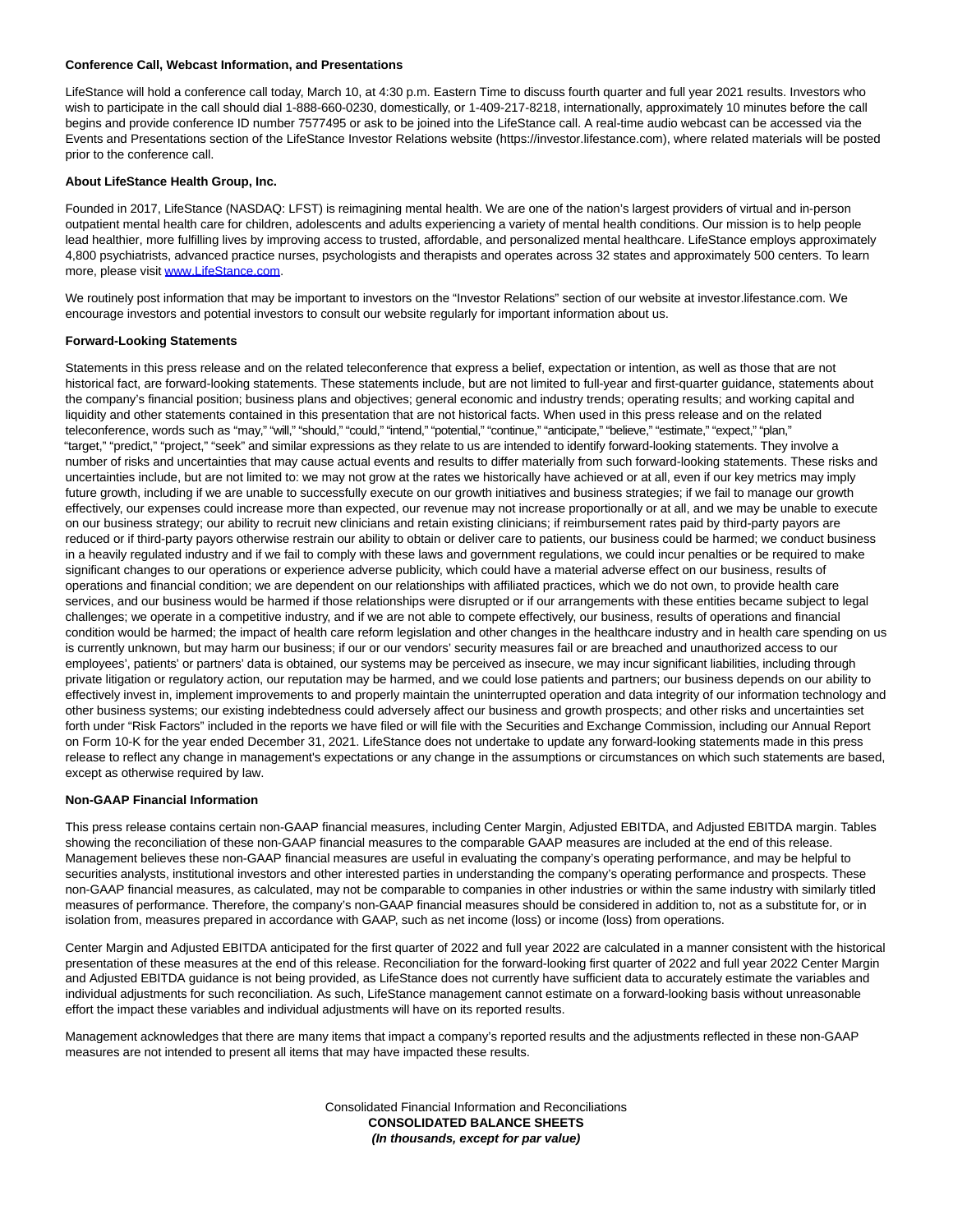|                                                                                                                                                                                              |                      | <b>Successor</b> |                      |  |  |
|----------------------------------------------------------------------------------------------------------------------------------------------------------------------------------------------|----------------------|------------------|----------------------|--|--|
|                                                                                                                                                                                              | December 31,<br>2021 |                  | December 31,<br>2020 |  |  |
| <b>CURRENT ASSETS</b>                                                                                                                                                                        |                      |                  |                      |  |  |
| Cash and cash equivalents                                                                                                                                                                    | \$<br>148,029        | \$               | 18,829               |  |  |
| Patient accounts receivable, net                                                                                                                                                             | 76,078               |                  | 43,706               |  |  |
| Prepaid expenses and other current assets                                                                                                                                                    | 42,413               |                  | 13,745               |  |  |
| Total current assets                                                                                                                                                                         | 266,520              |                  | 76,280               |  |  |
| NONCURRENT ASSETS                                                                                                                                                                            |                      |                  |                      |  |  |
| Property and equipment, net                                                                                                                                                                  | 152,242              |                  | 59,349               |  |  |
| Intangible assets, net                                                                                                                                                                       | 300,355              |                  | 332,796              |  |  |
| Goodwill                                                                                                                                                                                     | 1,204,544            |                  | 1,098,659            |  |  |
| Deposits                                                                                                                                                                                     | 3,448                |                  | 2,647                |  |  |
| Total noncurrent assets                                                                                                                                                                      | 1,660,589            |                  | 1,493,451            |  |  |
| <b>Total assets</b>                                                                                                                                                                          | \$<br>1,927,109      | \$               | 1,569,731            |  |  |
| LIABILITIES, REDEEMABLE UNITS AND STOCKHOLDERS'/MEMBERS' EQUITY                                                                                                                              |                      |                  |                      |  |  |
| <b>CURRENT LIABILITIES</b>                                                                                                                                                                   |                      |                  |                      |  |  |
| Accounts payable                                                                                                                                                                             | \$<br>14,152         | \$               | 7,688                |  |  |
| Accrued payroll expenses                                                                                                                                                                     | 60,002               |                  | 38,024               |  |  |
| Other accrued expenses                                                                                                                                                                       | 26,510               |                  | 14,685               |  |  |
| Current portion of contingent consideration                                                                                                                                                  | 14,123               |                  | 10,563               |  |  |
| Other current liabilities                                                                                                                                                                    | 1,965                |                  | 4,961                |  |  |
| <b>Total current liabilities</b>                                                                                                                                                             | 116,752              |                  | 75,921               |  |  |
| NONCURRENT LIABILITIES                                                                                                                                                                       |                      |                  |                      |  |  |
| Long-term debt, net                                                                                                                                                                          | 157,416              |                  | 362,534              |  |  |
| Other noncurrent liabilities                                                                                                                                                                 | 50,325               |                  | 11,363               |  |  |
| Contingent consideration, net of current portion                                                                                                                                             | 3,307                |                  | 5,851                |  |  |
| Deferred tax liability, net                                                                                                                                                                  | 54,281               |                  | 81,226               |  |  |
| <b>Total noncurrent liabilities</b>                                                                                                                                                          | 265,329              |                  | 460,974              |  |  |
| <b>Total liabilities</b>                                                                                                                                                                     | \$<br>382,081        | \$               | 536,895              |  |  |
| <b>COMMITMENT AND CONTINGENCIES (see Note 18)</b>                                                                                                                                            |                      |                  |                      |  |  |
| REDEEMABLE UNITS                                                                                                                                                                             |                      |                  |                      |  |  |
| Redeemable Class A units - 0 and 35,000 units authorized, issued and outstanding as of December                                                                                              |                      |                  |                      |  |  |
| 31, 2021 and December 31, 2020, respectively                                                                                                                                                 |                      |                  | 35,000               |  |  |
| STOCKHOLDERS'/MEMBERS' EQUITY                                                                                                                                                                |                      |                  |                      |  |  |
| Common units A-1 - 0 and 959,563 units authorized, issued and outstanding as of December 31,                                                                                                 |                      |                  |                      |  |  |
| 2021 and December 31, 2020, respectively                                                                                                                                                     |                      |                  | 959,563              |  |  |
| Common units A-2 - 0 and 49,946 units authorized, issued and outstanding as of December 31,                                                                                                  |                      |                  |                      |  |  |
| 2021 and December 31, 2020, respectively                                                                                                                                                     |                      |                  | 49,946               |  |  |
| Common units B - 0 and 179,000 units authorized as of December 31, 2021 and December 31,<br>2020, respectively; 0 units issued and outstanding as of December 31, 2021 and December 31, 2020 |                      |                  |                      |  |  |
| Preferred stock – par value \$0.01 per share; 25,000 and 0 shares authorized as of December 31,                                                                                              |                      |                  |                      |  |  |
| 2021 and December 31, 2020, respectively; 0 shares issued and outstanding as of December 31,                                                                                                 |                      |                  |                      |  |  |
| 2021 and December 31, 2020                                                                                                                                                                   |                      |                  |                      |  |  |
| Common stock - par value \$0.01 per share; 800,000 and 0 shares authorized as of December 31,                                                                                                |                      |                  |                      |  |  |
| 2021 and December 31, 2020, respectively; 374,255 and 0 shares issued and outstanding as of                                                                                                  |                      |                  |                      |  |  |
| December 31, 2021 and December 31, 2020, respectively                                                                                                                                        | 3,743                |                  |                      |  |  |
| Additional paid-in capital                                                                                                                                                                   | 1,898,357            |                  | 1,452                |  |  |
| Accumulated deficit                                                                                                                                                                          | (357,072)            |                  | (13, 125)            |  |  |
| Total stockholders'/members' equity                                                                                                                                                          | 1,545,028            |                  | 997,836              |  |  |
| Total liabilities, redeemable units and stockholders'/members' equity                                                                                                                        | \$<br>1,927,109      |                  | 1,569,731            |  |  |

#### **CONSOLIDATED STATEMENTS OF INCOME/(LOSS) AND COMPREHENSIVE INCOME/(LOSS) (In thousands, except for Net Loss per Share)**

|                                                   |                                    | <b>Successor</b>                     |  |                              |                                           | Predecessor |
|---------------------------------------------------|------------------------------------|--------------------------------------|--|------------------------------|-------------------------------------------|-------------|
| <b>TOTAL REVENUE</b><br><b>OPERATING EXPENSES</b> | Year Ended<br>December 31,<br>2021 | April 13 to<br>December 31,<br>2020* |  | January 1 to<br>May 14, 2020 | <b>Year Ended</b><br>December 31,<br>2019 |             |
|                                                   | 667.511                            | 265.556                              |  | 111.661                      |                                           | 212,518     |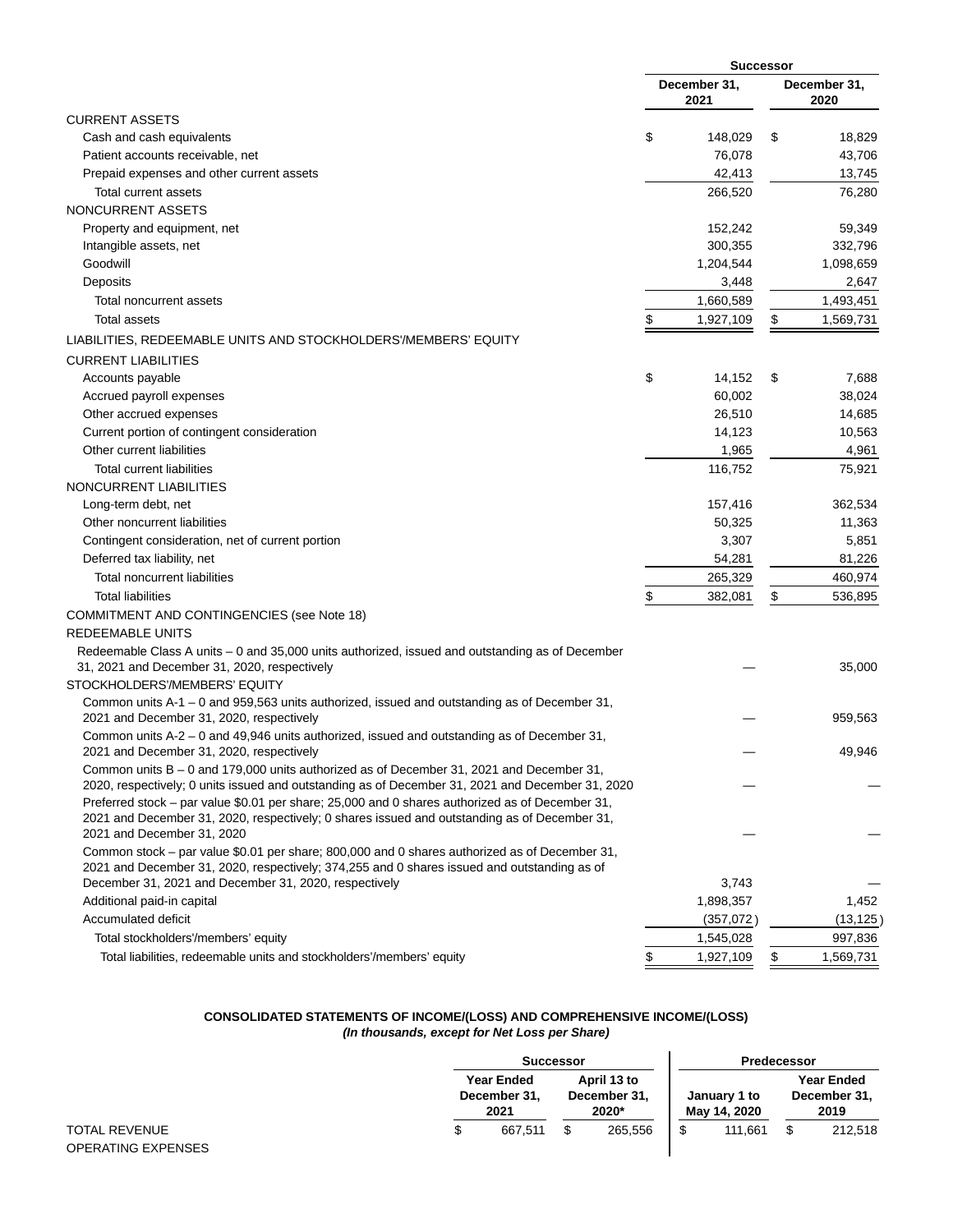| Center costs, excluding depreciation and amortization shown<br>separately below     |     | 466,003         | 179,264         | 78,777           | 150,122         |
|-------------------------------------------------------------------------------------|-----|-----------------|-----------------|------------------|-----------------|
| General and administrative expenses                                                 |     | 433,725         | 51,841          | 20,854           | 41,060          |
| Depreciation and amortization                                                       |     | 54,136          | 27,710          | 3,335            | 6,095           |
| Total operating expenses                                                            | \$. | 953,864         | \$<br>258,815   | \$<br>102,966    | \$<br>197,277   |
| (LOSS) INCOME FROM                                                                  |     |                 |                 |                  |                 |
| <b>OPERATIONS</b>                                                                   | \$  | $(286, 353)$ \$ | 6,741           | \$<br>8,695      | \$<br>15,241    |
| OTHER INCOME (EXPENSE)                                                              |     |                 |                 |                  |                 |
| (Loss) gain on remeasurement of contingent consideration                            |     | (2,610)         | (576)           | 322              | 229             |
| <b>Transaction costs</b>                                                            |     | (3,762)         | (3,937)         | (33, 247)        | (2, 186)        |
| Interest expense                                                                    |     | (38, 911)       | (19, 112)       | (3,020)          | (5,409)         |
| Other expense                                                                       |     | (1, 469)        | (263)           | (14)             |                 |
| Total other expense                                                                 | \$  | (46, 752)       | \$<br>(23, 888) | \$<br>(35, 959)  | \$<br>(7, 366)  |
| (LOSS) INCOME BEFORE INCOME TAXES                                                   |     | (333, 105)      | (17, 147)       | (27, 264)        | 7,875           |
| INCOME TAX BENEFIT (PROVISION)                                                      |     | 25,908          | 4,022           | 2,319            | (2, 206)        |
| NET (LOSS) INCOME AND COMPREHENSIVE (LOSS) INCOME                                   | \$  | (307, 197)      | \$<br>(13, 125) | \$<br>(24, 945)  | \$<br>5,669     |
| Accretion of Redeemable Class A units                                               |     | (36, 750)       |                 |                  |                 |
| Accretion of Series A-1 redeemable convertible preferred units<br>(Note 12)         |     |                 |                 | (272, 582)       | (62, 975)       |
| Cumulative dividend on Series A redeemable convertible<br>preferred units (Note 12) |     |                 |                 | (662)            | (1,598)         |
| NET LOSS AVAILABLE TO COMMON<br>STOCKHOLDERS/MEMBERS                                |     | (343, 947)      | \$<br>(13, 125) | \$<br>(298, 189) | \$<br>(58, 904) |
| NET LOSS PER SHARE, BASIC AND DILUTED                                               |     | (1.05)          | (0.04)          |                  |                 |
| Weighted-average shares used to compute basic and diluted net<br>loss per share     |     | 327,523         | 302,335         |                  |                 |

\* For the period from April 13, 2020 through May 14, 2020, the operations of LifeStance TopCo, L.P. (Successor) were limited to those incident to its formation and the acquisition of LifeStance Health, LLC by affiliates of TPG Inc. (the "TPG Acquisition"), which were not significant. Earnings from April 13 to May 14 were reflected in the Predecessor 2020 Period.

## **CONSOLIDATED STATEMENTS OF CASH FLOWS**

(In thousands)

|                                                                                                       | <b>Successor</b>                          |            |     | Predecessor                          |    |                              |    |                                           |  |
|-------------------------------------------------------------------------------------------------------|-------------------------------------------|------------|-----|--------------------------------------|----|------------------------------|----|-------------------------------------------|--|
|                                                                                                       | <b>Year Ended</b><br>December 31,<br>2021 |            |     | April 13 to<br>December 31,<br>2020* |    | January 1 to<br>May 14, 2020 |    | <b>Year Ended</b><br>December 31,<br>2019 |  |
| CASH FLOWS FROM OPERATING ACTIVITIES                                                                  |                                           |            |     |                                      |    |                              |    |                                           |  |
| Net (loss) income                                                                                     | \$                                        | (307, 197) | -\$ | (13, 125)                            | \$ | (24, 945)                    | \$ | 5,669                                     |  |
| Adjustments to reconcile net (loss) income to net cash provided by<br>(used in) operating activities: |                                           |            |     |                                      |    |                              |    |                                           |  |
| Depreciation and amortization                                                                         |                                           | 54,136     |     | 27,710                               |    | 3,335                        |    | 6,095                                     |  |
| Stock and unit-based compensation                                                                     |                                           | 259,439    |     | 1,452                                |    |                              |    | 54                                        |  |
| Deferred income taxes                                                                                 |                                           | (26, 945)  |     | (4, 156)                             |    | (2,345)                      |    | 1,760                                     |  |
| Loss on debt extinguishment                                                                           |                                           | 14,440     |     | 3,066                                |    |                              |    |                                           |  |
| Amortization of debt issue costs                                                                      |                                           | 1.797      |     | 759                                  |    | 215                          |    | 707                                       |  |
| Loss (gain) on remeasurement of contingent consideration                                              |                                           | 2,610      |     | 576                                  |    | (322)                        |    | (229)                                     |  |
| Endowment of shares to LifeStance Health Foundation                                                   |                                           | 9,000      |     |                                      |    |                              |    |                                           |  |
| Change in operating assets and liabilities, net of businesses<br>acquired:                            |                                           |            |     |                                      |    |                              |    |                                           |  |
| Patient accounts receivable                                                                           |                                           | (24, 213)  |     | (8, 183)                             |    | (5, 122)                     |    | (5,759)                                   |  |
| Prepaid expenses and other current assets                                                             |                                           | (29, 121)  |     | (1,101)                              |    | (4,526)                      |    | (2,233)                                   |  |
| Accounts payable                                                                                      |                                           | 623        |     | 2,467                                |    | (1,638)                      |    | 2,535                                     |  |
| Accrued payroll expenses                                                                              |                                           | 15,265     |     | 58                                   |    | 8,753                        |    | 5,201                                     |  |
| Other accrued expenses                                                                                |                                           | 39,586     |     | (31, 492)                            |    | 40,031                       |    | 3,248                                     |  |
| Net cash provided by (used in) operating activities                                                   |                                           | 9,420      |     | (21, 969)                            |    | 13,436                       |    | 17,048                                    |  |
| CASH FLOWS FROM INVESTING ACTIVITIES                                                                  |                                           |            |     |                                      |    |                              |    |                                           |  |
| Purchases of property and equipment                                                                   |                                           | (94, 492)  |     | (25, 262)                            |    | (12, 804)                    |    | (14, 314)                                 |  |
| Acquisition of Predecessor, net of cash acquired                                                      |                                           |            |     | (646, 694)                           |    |                              |    |                                           |  |
| Acquisitions of businesses, net of cash acquired                                                      |                                           | (99, 584)  |     | (164, 135)                           |    | (12, 274)                    |    | (59,061)                                  |  |
| Net cash used in investing activities                                                                 |                                           | (194, 076) |     | (836,091)                            |    | (25,078)                     |    | (73, 375)                                 |  |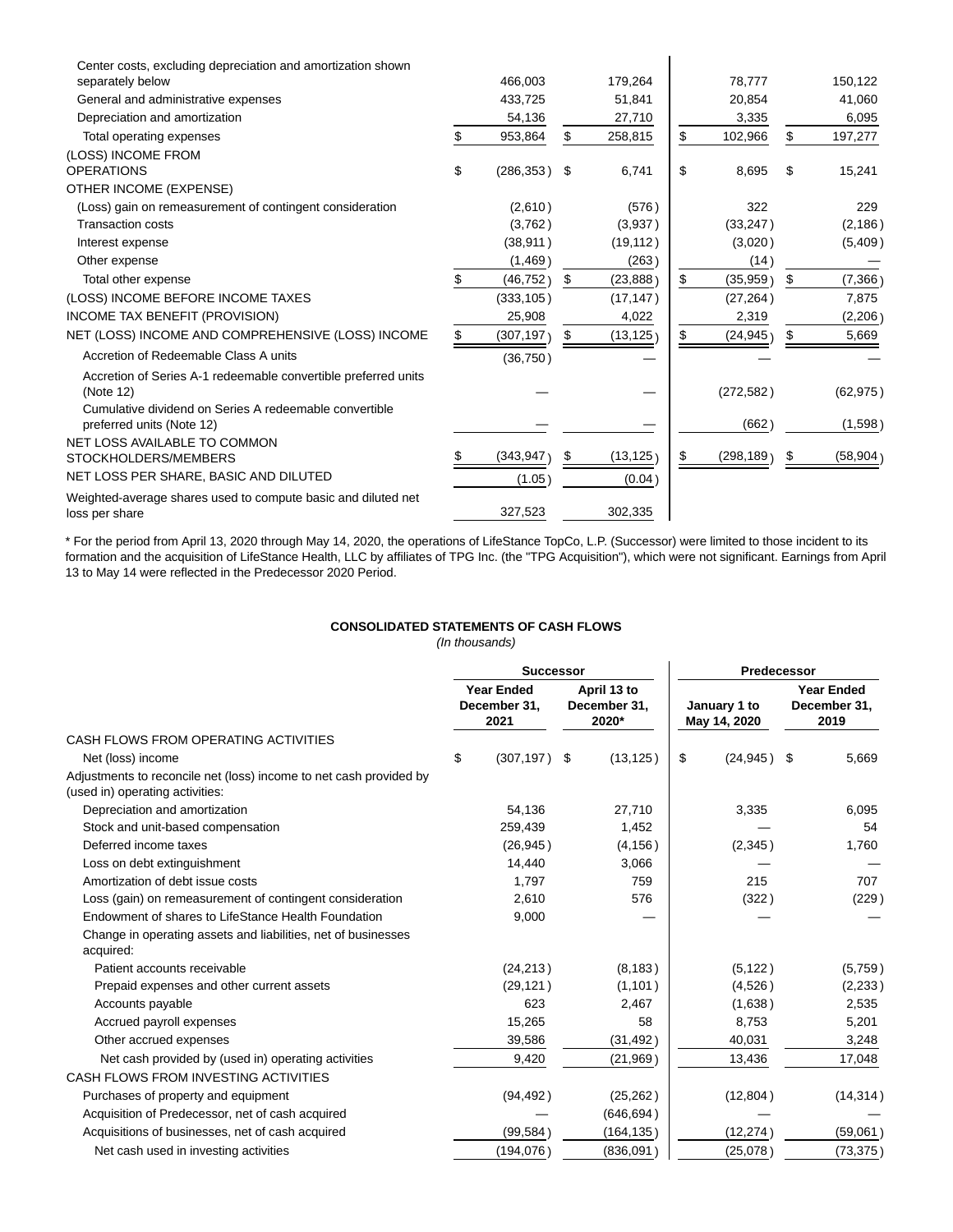| CASH FLOWS FROM FINANCING ACTIVITIES                                                          |    |            |              |              |              |
|-----------------------------------------------------------------------------------------------|----|------------|--------------|--------------|--------------|
| Proceeds from initial public offering, net of underwriters discounts                          |    |            |              |              |              |
| and commissions and deferred offering costs                                                   |    | 548,905    |              |              |              |
| Issuance of common units to new investors                                                     |    | 1,000      | 21,000       |              |              |
| Contributions from Members related to acquisition of Predecessor                              |    |            | 633,585      |              |              |
| Repurchase of Series A redeemable convertible preferred units                                 |    |            |              | (1,000)      |              |
| Proceeds from long-term debt                                                                  |    | 98.800     | 392.064      | 74,350       | 55,938       |
| Payments of debt issue costs                                                                  |    | (2,360)    | (8,684)      | (650)        | (1,964)      |
| Payments of long-term debt                                                                    |    | (311, 390) | (156, 785)   | (18, 222)    | (488)        |
| Prepayment for debt paydown                                                                   |    | (8,820)    |              |              |              |
| Payments of contingent consideration                                                          |    | (12, 279)  | (4,291)      | (19,093)     | (5,023)      |
| Net cash provided by financing activities                                                     |    | 313,856    | 876,889      | 35,385       | 48,463       |
| NET INCREASE IN CASH AND CASH EQUIVALENTS                                                     |    | 129,200    | 18,829       | 23,743       | (7,864)      |
| Cash and Cash Equivalents - Beginning of period                                               |    | 18,829     |              | 3,481        | 11,345       |
| CASH AND CASH EQUIVALENTS - END OF PERIOD                                                     | S  | 148,029    | \$<br>18,829 | \$<br>27,224 | \$<br>3,481  |
| SUPPLEMENTAL DISCLOSURE OF CASH FLOW INFORMATION                                              |    |            |              |              |              |
| Cash paid for interest                                                                        | \$ | 22,415     | \$<br>14,292 | \$<br>2,857  | \$<br>4,582  |
| Cash paid for taxes                                                                           | \$ | 1,093      | \$<br>221    | \$<br>25     | \$<br>254    |
| SUPPLEMENTAL DISCLOSURES OF NON CASH INVESTING<br><b>AND</b>                                  |    |            |              |              |              |
| <b>FINANCING ACTIVITIES</b>                                                                   |    |            |              |              |              |
| Equipment financed through capital leases                                                     | \$ | 1.438      | \$<br>109    | \$<br>415    | \$<br>787    |
| Contingent consideration incurred in acquisitions of businesses                               | \$ | 10,685     | \$<br>10,220 | \$<br>3,788  | \$<br>22,868 |
| Acquisition of property and equipment included in liabilities                                 | \$ | 15,845     | \$<br>4,465  | \$<br>2,718  | \$<br>1,249  |
| Issuance of Series A redeemable convertible preferred units for<br>acquisitions of businesses | \$ |            | \$           | \$           | \$<br>5,770  |
| Issuance of common units for convertible promissory note                                      |    |            |              |              |              |
| conversion                                                                                    | \$ |            | \$<br>511    | \$           | \$           |
| Issuance of common units for acquisitions of businesses                                       | \$ | 1,486      | \$<br>7,590  | \$           | \$           |
| Taxes related to net share settlement of equity awards<br>included in liabilities             | \$ | 441        | \$           | \$           | \$           |

\* For the period from April 13, 2020 through May 14, 2020, the operations of LifeStance TopCo, L.P. (Successor) were limited to those incident to its formation and the TPG Acquisition, which were not significant. Earnings from April 13 to May 14 were reflected in the Predecessor 2020 Period.

## **RECONCILIATION OF (LOSS) INCOME FROM OPERATIONS TO CENTER MARGIN**

|                                         | <b>Successor</b>                          |                                     |        |                              | Predecessor |                                    |        |  |
|-----------------------------------------|-------------------------------------------|-------------------------------------|--------|------------------------------|-------------|------------------------------------|--------|--|
|                                         | <b>Year Ended</b><br>December 31,<br>2021 | April 13 to<br>December 31,<br>2020 |        | January 1 to<br>May 14, 2020 |             | Year Ended<br>December 31,<br>2019 |        |  |
| (in thousands)                          |                                           |                                     |        |                              |             |                                    |        |  |
| (Loss) income from operations           | \$<br>$(286, 353)$ \$                     |                                     | 6.741  | \$                           | 8,695       | S                                  | 15.241 |  |
| Adjusted for:                           |                                           |                                     |        |                              |             |                                    |        |  |
| Depreciation and amortization           | 54,136                                    |                                     | 27,710 |                              | 3,335       |                                    | 6,095  |  |
| General and administrative expenses (1) | 433,725                                   |                                     | 51,841 |                              | 20,854      |                                    | 41,060 |  |
| <b>Center Margin</b>                    | 201,508                                   |                                     | 86,292 |                              | 32,884      |                                    | 62,396 |  |

(1) Represents salaries, wages and employee benefits for our executive leadership, finance, human resources, marketing, billing and credentialing support and technology infrastructure and stock and unit-based compensation for all employees.

## **RECONCILIATION OF NET (LOSS) INCOME AND COMPREHENSIVE (LOSS) INCOME TO ADJUSTED EBITDA**

|                                                   | <b>Successor</b>                          |                                     |           |                              | Predecessor |                                           |       |  |  |
|---------------------------------------------------|-------------------------------------------|-------------------------------------|-----------|------------------------------|-------------|-------------------------------------------|-------|--|--|
|                                                   | <b>Year Ended</b><br>December 31,<br>2021 | April 13 to<br>December 31.<br>2020 |           | January 1 to<br>May 14, 2020 |             | <b>Year Ended</b><br>December 31,<br>2019 |       |  |  |
| (in thousands)                                    |                                           |                                     |           |                              |             |                                           |       |  |  |
| Net (loss) income and comprehensive (loss) income | $(307, 197)$ \$                           |                                     | (13, 125) |                              | (24.945)    |                                           | 5,669 |  |  |
| Adjusted for:                                     |                                           |                                     |           |                              |             |                                           |       |  |  |